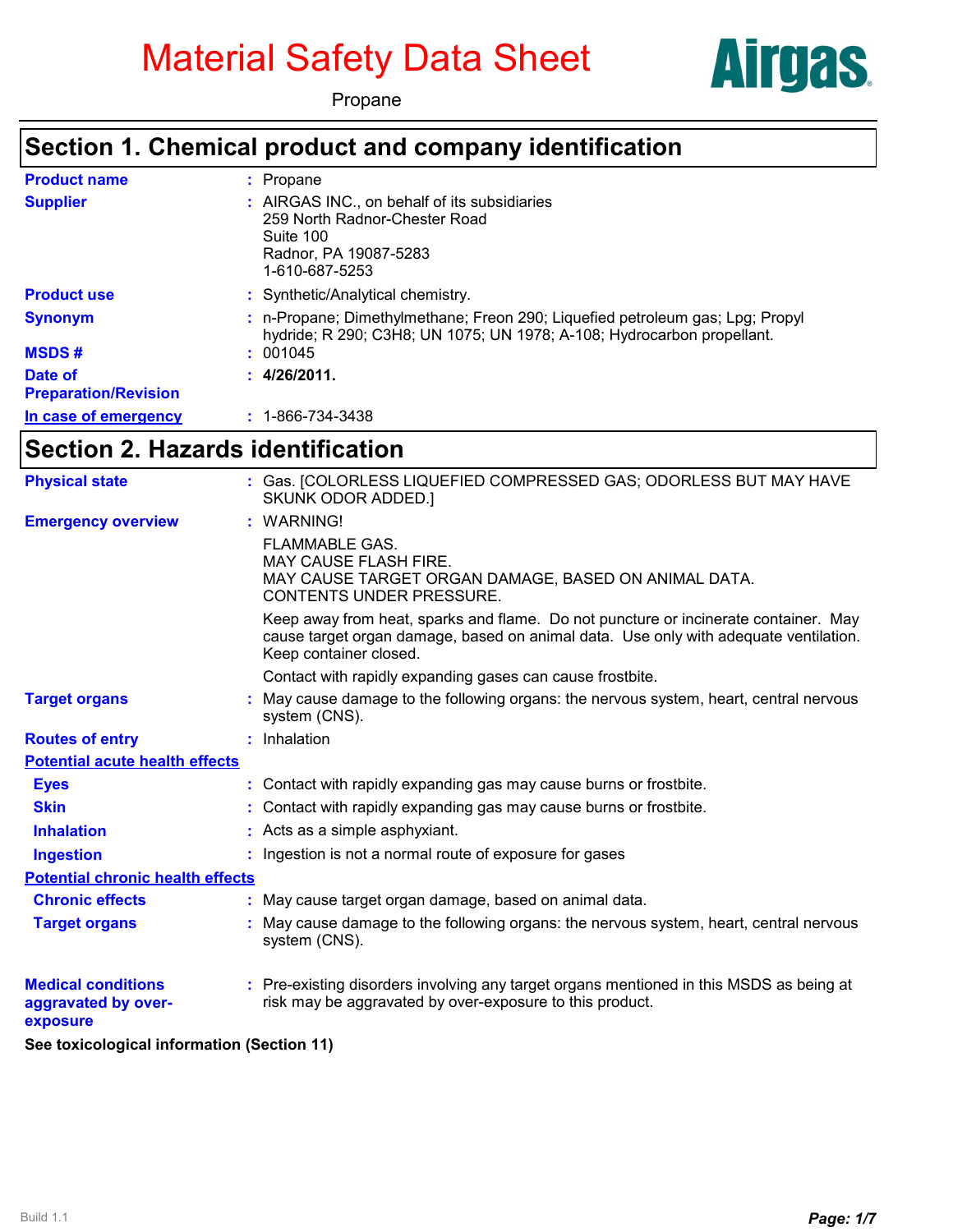#### **Section 3. Composition, Information on Ingredients**

| <b>Name</b><br>Propane | <b>CAS number</b><br>74-98-6 | % Volume<br>100 | <b>Exposure limits</b><br>ACGIH TLV (United States, 2/2010).<br>TWA: 1000 ppm 8 hour(s).<br>NIOSH REL (United States, 6/2009).<br>TWA: 1800 mg/m <sup>3</sup> 10 hour(s).<br>TWA: 1000 ppm 10 hour(s).<br>OSHA PEL (United States, 6/2010).<br>TWA: $1800 \text{ mg/m}^3$ 8 hour(s).<br>TWA: 1000 ppm 8 hour(s). |
|------------------------|------------------------------|-----------------|------------------------------------------------------------------------------------------------------------------------------------------------------------------------------------------------------------------------------------------------------------------------------------------------------------------|
|                        |                              |                 | OSHA PEL 1989 (United States, 3/1989).<br>TWA: $1800 \text{ mg/m}^3$ 8 hour(s).<br>TWA: 1000 ppm 8 hour(s).                                                                                                                                                                                                      |

#### **Section 4. First aid measures**

No action shall be taken involving any personal risk or without suitable training.If it is suspected that fumes are still present, the rescuer should wear an appropriate mask or self-contained breathing apparatus.It may be dangerous to the person providing aid to give mouth-to-mouth resuscitation.

| <b>Eye contact</b>  | : Check for and remove any contact lenses. Immediately flush eyes with plenty of water<br>for at least 15 minutes, occasionally lifting the upper and lower eyelids. Get medical<br>attention immediately.                                                                                                                                                                              |
|---------------------|-----------------------------------------------------------------------------------------------------------------------------------------------------------------------------------------------------------------------------------------------------------------------------------------------------------------------------------------------------------------------------------------|
| <b>Skin contact</b> | : In case of contact, immediately flush skin with plenty of water for at least 15 minutes<br>while removing contaminated clothing and shoes. To avoid the risk of static discharges<br>and gas ignition, soak contaminated clothing thoroughly with water before removing it.<br>Wash clothing before reuse. Clean shoes thoroughly before reuse. Get medical<br>attention immediately. |
| <b>Frostbite</b>    | : Try to warm up the frozen tissues and seek medical attention.                                                                                                                                                                                                                                                                                                                         |
| <b>Inhalation</b>   | : Move exposed person to fresh air. If not breathing, if breathing is irregular or if<br>respiratory arrest occurs, provide artificial respiration or oxygen by trained personnel.<br>Loosen tight clothing such as a collar, tie, belt or waistband. Get medical attention<br>immediately.                                                                                             |
| <b>Ingestion</b>    | : As this product is a gas, refer to the inhalation section.                                                                                                                                                                                                                                                                                                                            |

#### **Section 5. Fire-fighting measures**

| <b>Flammability of the product</b>                       | : Flammable.                                                                                                                                                                                                                                     |
|----------------------------------------------------------|--------------------------------------------------------------------------------------------------------------------------------------------------------------------------------------------------------------------------------------------------|
| <b>Auto-ignition temperature</b>                         | : $450^{\circ}$ C (842 $^{\circ}$ F)                                                                                                                                                                                                             |
| <b>Flash point</b>                                       | : Closed cup: -104°C (-155.2°F). Open cup: -104°C (-155.2°F).                                                                                                                                                                                    |
| <b>Flammable limits</b>                                  | : Lower: 2.1% Upper: 9.5%                                                                                                                                                                                                                        |
| <b>Products of combustion</b>                            | : Decomposition products may include the following materials:<br>carbon dioxide<br>carbon monoxide                                                                                                                                               |
| Fire hazards in the presence<br>of various substances    | : Extremely flammable in the presence of the following materials or conditions: open<br>flames, sparks and static discharge and oxidizing materials.                                                                                             |
| Fire-fighting media and<br><b>instructions</b>           | : In case of fire, use water spray (fog), foam or dry chemical.                                                                                                                                                                                  |
|                                                          | In case of fire, allow gas to burn if flow cannot be shut off immediately. Apply water from<br>a safe distance to cool container and protect surrounding area. If involved in fire, shut<br>off flow immediately if it can be done without risk. |
|                                                          | Contains gas under pressure. Flammable gas. In a fire or if heated, a pressure<br>increase will occur and the container may burst, with the risk of a subsequent explosion.                                                                      |
| <b>Special protective</b><br>equipment for fire-fighters | : Fire-fighters should wear appropriate protective equipment and self-contained breathing<br>apparatus (SCBA) with a full face-piece operated in positive pressure mode.                                                                         |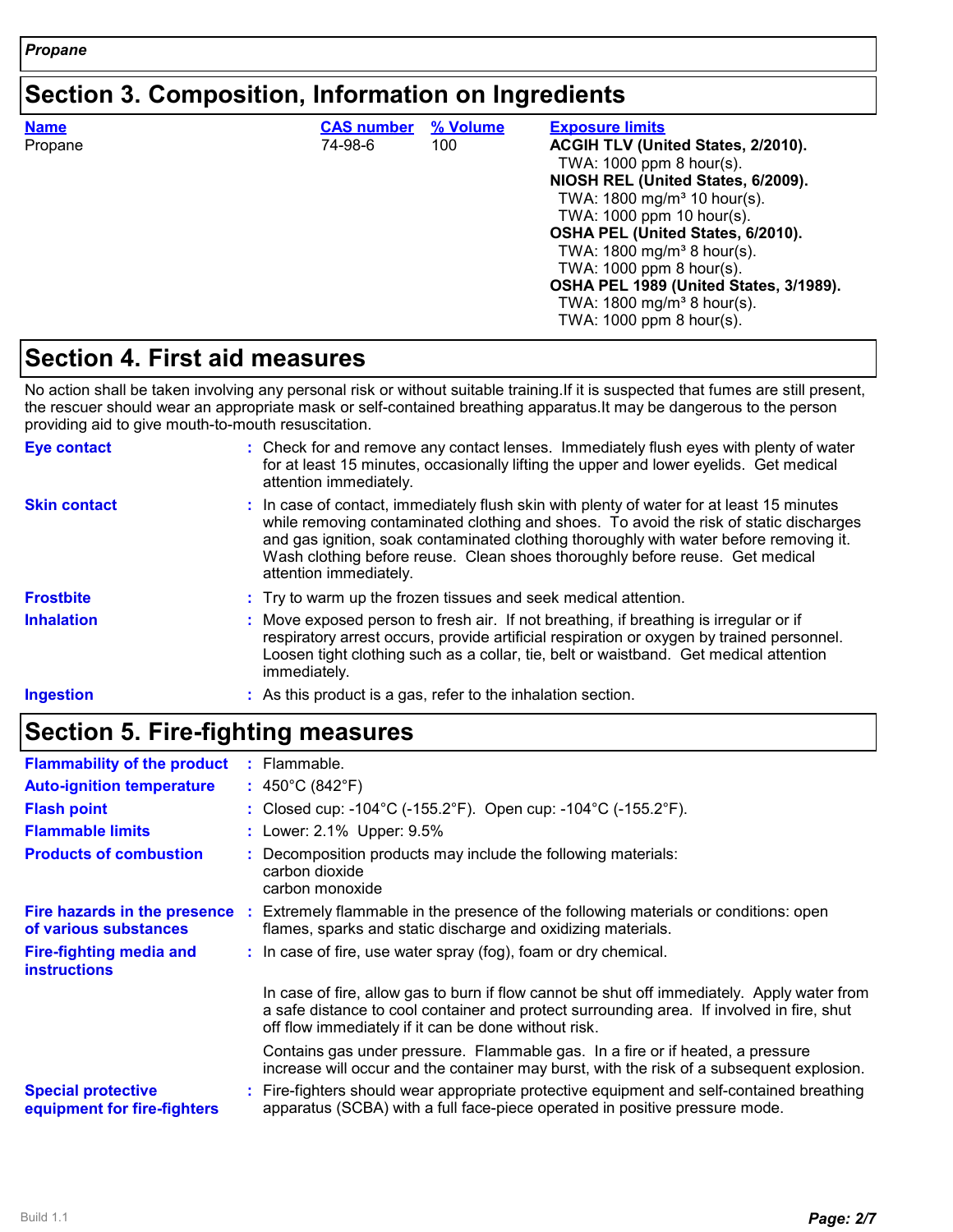# **Section 6. Accidental release measures**

| <b>Personal precautions</b>      | : Immediately contact emergency personnel. Keep unnecessary personnel away. Use<br>suitable protective equipment (section 8). Shut off gas supply if this can be done safely.<br>Isolate area until gas has dispersed. |
|----------------------------------|------------------------------------------------------------------------------------------------------------------------------------------------------------------------------------------------------------------------|
| <b>Environmental precautions</b> | : Avoid dispersal of spilled material and runoff and contact with soil, waterways, drains<br>and sewers.                                                                                                               |
| <b>Methods for cleaning up</b>   | : Immediately contact emergency personnel. Stop leak if without risk. Use spark-proof<br>tools and explosion-proof equipment. Note: see section 1 for emergency contact                                                |

information and section 13 for waste disposal.

# **Section 7. Handling and storage**

| <b>Handling</b> | : Use only with adequate ventilation. Use explosion-proof electrical (ventilating, lighting<br>and material handling) equipment. High pressure gas. Do not puncture or incinerate<br>container. Use equipment rated for cylinder pressure. Close valve after each use and<br>when empty. Keep container closed. Keep away from heat, sparks and flame. To avoid<br>fire, eliminate ignition sources. Protect cylinders from physical damage; do not drag, roll,<br>slide, or drop. Use a suitable hand truck for cylinder movement. |
|-----------------|-------------------------------------------------------------------------------------------------------------------------------------------------------------------------------------------------------------------------------------------------------------------------------------------------------------------------------------------------------------------------------------------------------------------------------------------------------------------------------------------------------------------------------------|
| <b>Storage</b>  | : Keep container in a cool, well-ventilated area. Keep container tightly closed and sealed<br>until ready for use. Avoid all possible sources of ignition (spark or flame). Segregate<br>from oxidizing materials. Cylinders should be stored upright, with valve protection cap in<br>place, and firmly secured to prevent falling or being knocked over. Cylinder temperatures<br>should not exceed 52 °C (125 °F).                                                                                                               |

### **Section 8. Exposure controls/personal protection**

| <b>Engineering controls</b>                            | : Use only with adequate ventilation. Use process enclosures, local exhaust ventilation or<br>other engineering controls to keep worker exposure to airborne contaminants below any<br>recommended or statutory limits. The engineering controls also need to keep gas, vapor<br>or dust concentrations below any lower explosive limits. Use explosion-proof ventilation<br>equipment. |
|--------------------------------------------------------|-----------------------------------------------------------------------------------------------------------------------------------------------------------------------------------------------------------------------------------------------------------------------------------------------------------------------------------------------------------------------------------------|
| <b>Personal protection</b>                             |                                                                                                                                                                                                                                                                                                                                                                                         |
| <b>Eyes</b>                                            | : Safety eyewear complying with an approved standard should be used when a risk<br>assessment indicates this is necessary to avoid exposure to liquid splashes, mists or<br>dusts.                                                                                                                                                                                                      |
| <b>Skin</b>                                            | : Personal protective equipment for the body should be selected based on the task being<br>performed and the risks involved and should be approved by a specialist before handling<br>this product.                                                                                                                                                                                     |
| <b>Respiratory</b>                                     | : Use a properly fitted, air-purifying or air-fed respirator complying with an approved<br>standard if a risk assessment indicates this is necessary. Respirator selection must be<br>based on known or anticipated exposure levels, the hazards of the product and the safe<br>working limits of the selected respirator.                                                              |
|                                                        | The applicable standards are (US) 29 CFR 1910.134 and (Canada) Z94.4-93                                                                                                                                                                                                                                                                                                                 |
| <b>Hands</b>                                           | : Chemical-resistant, impervious gloves complying with an approved standard should be<br>worn at all times when handling chemical products if a risk assessment indicates this is<br>necessary.                                                                                                                                                                                         |
| <b>Personal protection in case</b><br>of a large spill | : Self-contained breathing apparatus (SCBA) should be used to avoid inhalation of the<br>product.                                                                                                                                                                                                                                                                                       |
| <b>Product name</b>                                    |                                                                                                                                                                                                                                                                                                                                                                                         |
| Propane                                                | ACGIH TLV (United States, 2/2010).<br>TWA: 1000 ppm 8 hour(s).<br>NIOSH REL (United States, 6/2009).<br>TWA: 1800 mg/m <sup>3</sup> 10 hour(s).<br>TWA: 1000 ppm 10 hour(s).<br>OSHA PEL (United States, 6/2010).<br>TWA: 1800 mg/m <sup>3</sup> 8 hour(s).<br>TWA: 1000 ppm 8 hour(s).<br>OSHA PEL 1989 (United States, 3/1989).<br>TWA: $1800 \text{ mg/m}^3$ 8 hour(s).              |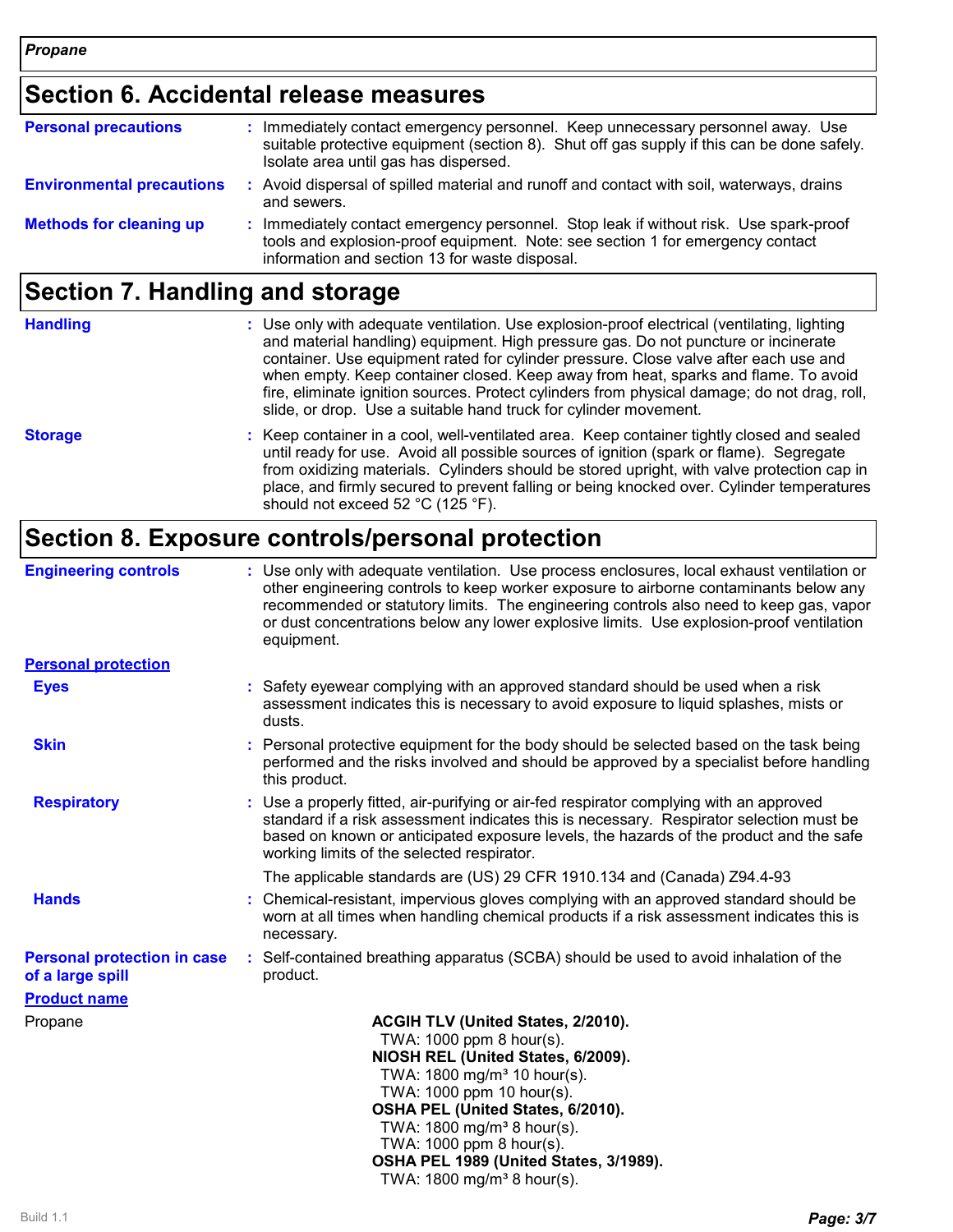#### TWA: 1000 ppm 8 hour(s).

**Consult local authorities for acceptable exposure limits.**

#### **Section 9. Physical and chemical properties**

| <b>Molecular weight</b>           | $: 44.11$ g/mole                        |
|-----------------------------------|-----------------------------------------|
| <b>Molecular formula</b>          | $: C3-H8$                               |
| <b>Boiling/condensation point</b> | : $-42^{\circ}$ C ( $-43.6^{\circ}$ F)  |
| <b>Melting/freezing point</b>     | : -189.7°C (-309.5°F)                   |
| <b>Critical temperature</b>       | : $96.6^{\circ}$ C (205.9 $^{\circ}$ F) |
| <b>Vapor pressure</b>             | $: 109$ (psig)                          |
| <b>Vapor density</b>              | : $1.6$ (Air = 1)                       |
| Specific Volume (ft 3/lb)         | : 8.6206                                |
| Gas Density (lb/ft <sup>3</sup> ) | : 0.116                                 |

# **Section 10. Stability and reactivity**

| <b>Stability and reactivity</b>                          | : The product is stable.                                                                                  |
|----------------------------------------------------------|-----------------------------------------------------------------------------------------------------------|
| <b>Incompatibility with various</b><br><b>substances</b> | : Extremely reactive or incompatible with the following materials: oxidizing materials.                   |
| <b>Hazardous decomposition</b><br>products               | : Under normal conditions of storage and use, hazardous decomposition products should<br>not be produced. |
| <b>Hazardous polymerization</b>                          | : Under normal conditions of storage and use, hazardous polymerization will not occur.                    |

# **Section 11. Toxicological information**

| <b>Toxicity data</b>                    |                                                                                                                         |                |             |                 |
|-----------------------------------------|-------------------------------------------------------------------------------------------------------------------------|----------------|-------------|-----------------|
| <b>Product/ingredient name</b>          | <b>Result</b>                                                                                                           | <b>Species</b> | <b>Dose</b> | <b>Exposure</b> |
| Propane                                 | <b>LC50</b> Inhalation<br>Gas.                                                                                          | Rat            | >800000 ppm | 15 minutes      |
| <b>IDLH</b>                             | $: 2100$ ppm                                                                                                            |                |             |                 |
| <b>Chronic effects on humans</b>        | May cause damage to the following organs: the nervous system, heart, central nervous<br>system (CNS).                   |                |             |                 |
| <b>Other toxic effects on</b><br>humans | : No specific information is available in our database regarding the other toxic effects of<br>this material to humans. |                |             |                 |
| <b>Specific effects</b>                 |                                                                                                                         |                |             |                 |
| <b>Carcinogenic effects</b>             | : No known significant effects or critical hazards.                                                                     |                |             |                 |
| <b>Mutagenic effects</b>                | : No known significant effects or critical hazards.                                                                     |                |             |                 |
| <b>Reproduction toxicity</b>            | : No known significant effects or critical hazards.                                                                     |                |             |                 |

#### **Section 12. Ecological information**

|               | <b>Aquatic ecotoxicity</b> |  |
|---------------|----------------------------|--|
| Not ovojlabla |                            |  |

| Not available.                                      |                                                                 |
|-----------------------------------------------------|-----------------------------------------------------------------|
| <b>Products of degradation</b>                      | : Products of degradation: carbon oxides $(CO, CO2)$ and water. |
| <b>Environmental fate</b>                           | : Not available.                                                |
| <b>Environmental hazards</b>                        | : This product shows a low bioaccumulation potential.           |
| <b>Toxicity to the environment : Not available.</b> |                                                                 |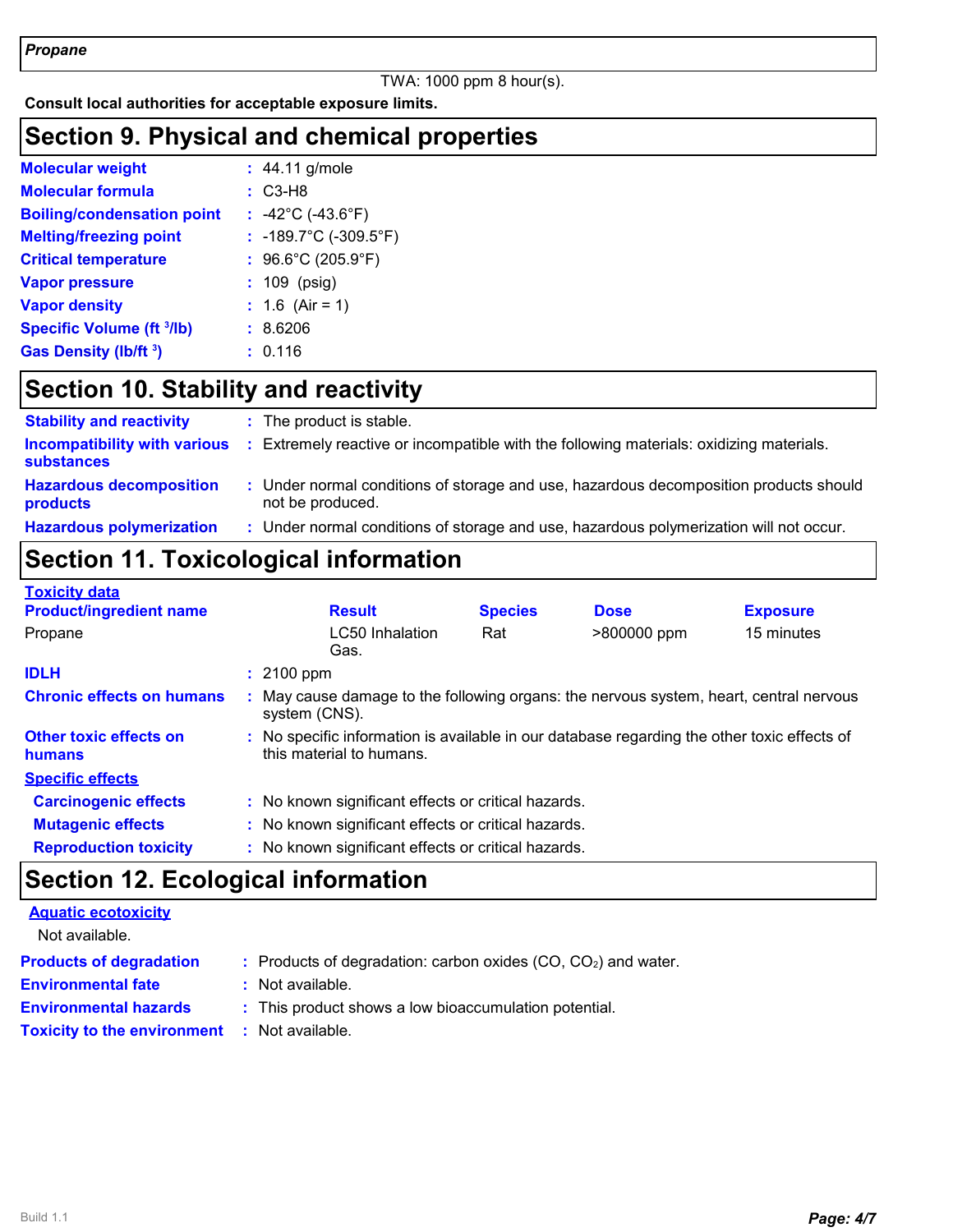### **Section 13. Disposal considerations**

**Product removed from the cylinder must be disposed of in accordance with appropriate Federal, State, local regulation.Return cylinders with residual product to Airgas, Inc.Do not dispose of locally.**

#### **Section 14. Transport information**

| <b>Regulatory</b><br>information       | <b>UN number</b> | <b>Proper shipping</b><br>name | <b>Class</b> | <b>Packing group</b>  | <b>Label</b> | <b>Additional</b><br><b>information</b>                                                                                                                                                                                                                                                                    |
|----------------------------------------|------------------|--------------------------------|--------------|-----------------------|--------------|------------------------------------------------------------------------------------------------------------------------------------------------------------------------------------------------------------------------------------------------------------------------------------------------------------|
| <b>DOT Classification</b>              | <b>UN1978</b>    | <b>PROPANE</b>                 | 2.1          | Not applicable (gas). |              | Limited<br>quantity<br>Yes.<br>Packaging<br>instruction<br>Passenger<br>aircraft<br>Quantity<br>limitation:<br>Forbidden.<br>Cargo aircraft<br>Quantity<br>limitation:<br>150 kg<br><b>Special</b><br>provisions<br>19, T50                                                                                |
| <b>TDG Classification</b>              | <b>UN1978</b>    | PROPANE                        | 2.1          | Not applicable (gas). |              | <b>Explosive</b><br><b>Limit and</b><br>Limited<br>Quantity<br><b>Index</b><br>0.125<br><b>ERAP Index</b><br>3000<br>Passenger<br><b>Carrying Ship</b><br><b>Index</b><br>65<br><b>Passenger</b><br>Carrying<br><b>Road or Rail</b><br><b>Index</b><br>Forbidden<br><b>Special</b><br>provisions<br>29, 42 |
| <b>Mexico</b><br><b>Classification</b> | <b>UN1978</b>    | PROPANE                        | 2.1          | Not applicable (gas). |              |                                                                                                                                                                                                                                                                                                            |

**"Refer to CFR 49 (or authority having jurisdiction) to determine the information required for shipment of the product."**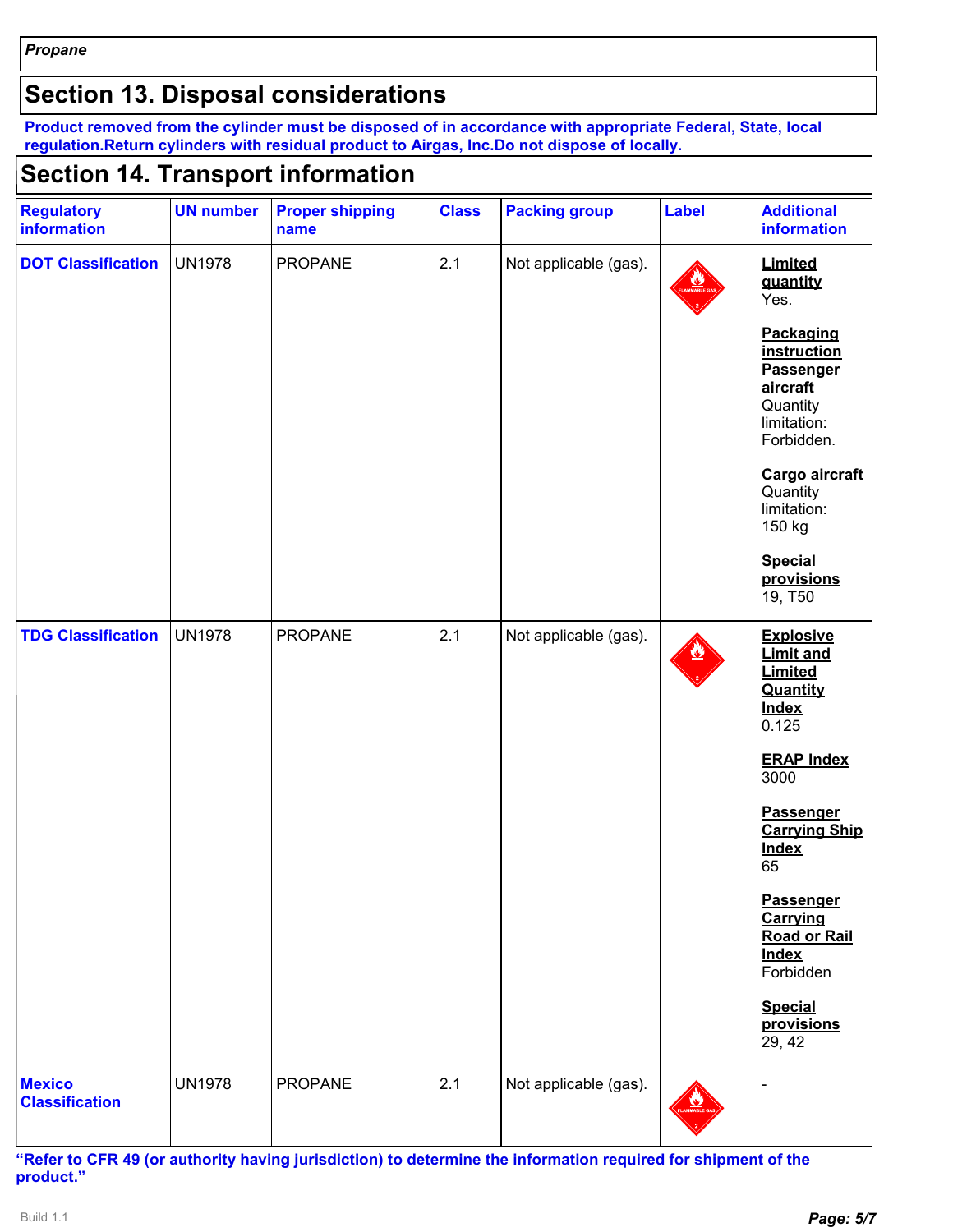# **Section 15. Regulatory information**

| <b>United States</b>                   |                                                                                                                                                                                                                                                                                                                                                                                                                                                                                                                                                                                                                                                                                                                                                                                                                                                                                                                                                                                                                                                                                                                                                                                  |
|----------------------------------------|----------------------------------------------------------------------------------------------------------------------------------------------------------------------------------------------------------------------------------------------------------------------------------------------------------------------------------------------------------------------------------------------------------------------------------------------------------------------------------------------------------------------------------------------------------------------------------------------------------------------------------------------------------------------------------------------------------------------------------------------------------------------------------------------------------------------------------------------------------------------------------------------------------------------------------------------------------------------------------------------------------------------------------------------------------------------------------------------------------------------------------------------------------------------------------|
| <b>U.S. Federal regulations</b>        | : TSCA 8(a) IUR: Partial exemption<br>United States inventory (TSCA 8b): This material is listed or exempted.<br>SARA 302/304/311/312 extremely hazardous substances: No products were found.<br>SARA 302/304 emergency planning and notification: No products were found.<br>SARA 302/304/311/312 hazardous chemicals: Propane<br>SARA 311/312 MSDS distribution - chemical inventory - hazard identification:<br>Propane: Fire hazard, Sudden release of pressure<br>Clean Air Act (CAA) 112 accidental release prevention - Flammable Substances:                                                                                                                                                                                                                                                                                                                                                                                                                                                                                                                                                                                                                             |
|                                        | Propane                                                                                                                                                                                                                                                                                                                                                                                                                                                                                                                                                                                                                                                                                                                                                                                                                                                                                                                                                                                                                                                                                                                                                                          |
|                                        | Clean Air Act (CAA) 112 regulated flammable substances: Propane                                                                                                                                                                                                                                                                                                                                                                                                                                                                                                                                                                                                                                                                                                                                                                                                                                                                                                                                                                                                                                                                                                                  |
| <b>State regulations</b>               | : Connecticut Carcinogen Reporting: This material is not listed.<br>Connecticut Hazardous Material Survey: This material is not listed.<br>Florida substances: This material is not listed.<br>Illinois Chemical Safety Act: This material is not listed.<br>Illinois Toxic Substances Disclosure to Employee Act: This material is not listed.<br>Louisiana Reporting: This material is not listed.<br>Louisiana Spill: This material is not listed.<br>Massachusetts Spill: This material is not listed.<br>Massachusetts Substances: This material is listed.<br>Michigan Critical Material: This material is not listed.<br>Minnesota Hazardous Substances: This material is not listed.<br>New Jersey Hazardous Substances: This material is listed.<br>New Jersey Spill: This material is not listed.<br>New Jersey Toxic Catastrophe Prevention Act: This material is not listed.<br>New York Acutely Hazardous Substances: This material is not listed.<br>New York Toxic Chemical Release Reporting: This material is not listed.<br>Pennsylvania RTK Hazardous Substances: This material is listed.<br>Rhode Island Hazardous Substances: This material is not listed. |
| <b>Canada</b><br><b>WHMIS (Canada)</b> | : Class A: Compressed gas.<br>Class B-1: Flammable gas.<br><b>CEPA Toxic substances:</b> This material is not listed.<br><b>Canadian ARET:</b> This material is not listed.<br><b>Canadian NPRI:</b> This material is listed.<br>Alberta Designated Substances: This material is not listed.<br>Ontario Designated Substances: This material is not listed.<br>Quebec Designated Substances: This material is not listed.                                                                                                                                                                                                                                                                                                                                                                                                                                                                                                                                                                                                                                                                                                                                                        |

# **Section 16. Other information**

| <b>United States</b>      |                                                                                                                                             |
|---------------------------|---------------------------------------------------------------------------------------------------------------------------------------------|
| <b>Label requirements</b> | : FLAMMABLE GAS.<br><b>MAY CAUSE FLASH FIRE.</b><br>MAY CAUSE TARGET ORGAN DAMAGE, BASED ON ANIMAL DATA.<br><b>CONTENTS UNDER PRESSURE.</b> |
| <b>Canada</b>             |                                                                                                                                             |
| <b>Label requirements</b> | : Class A: Compressed gas.<br>Class B-1: Flammable gas.                                                                                     |